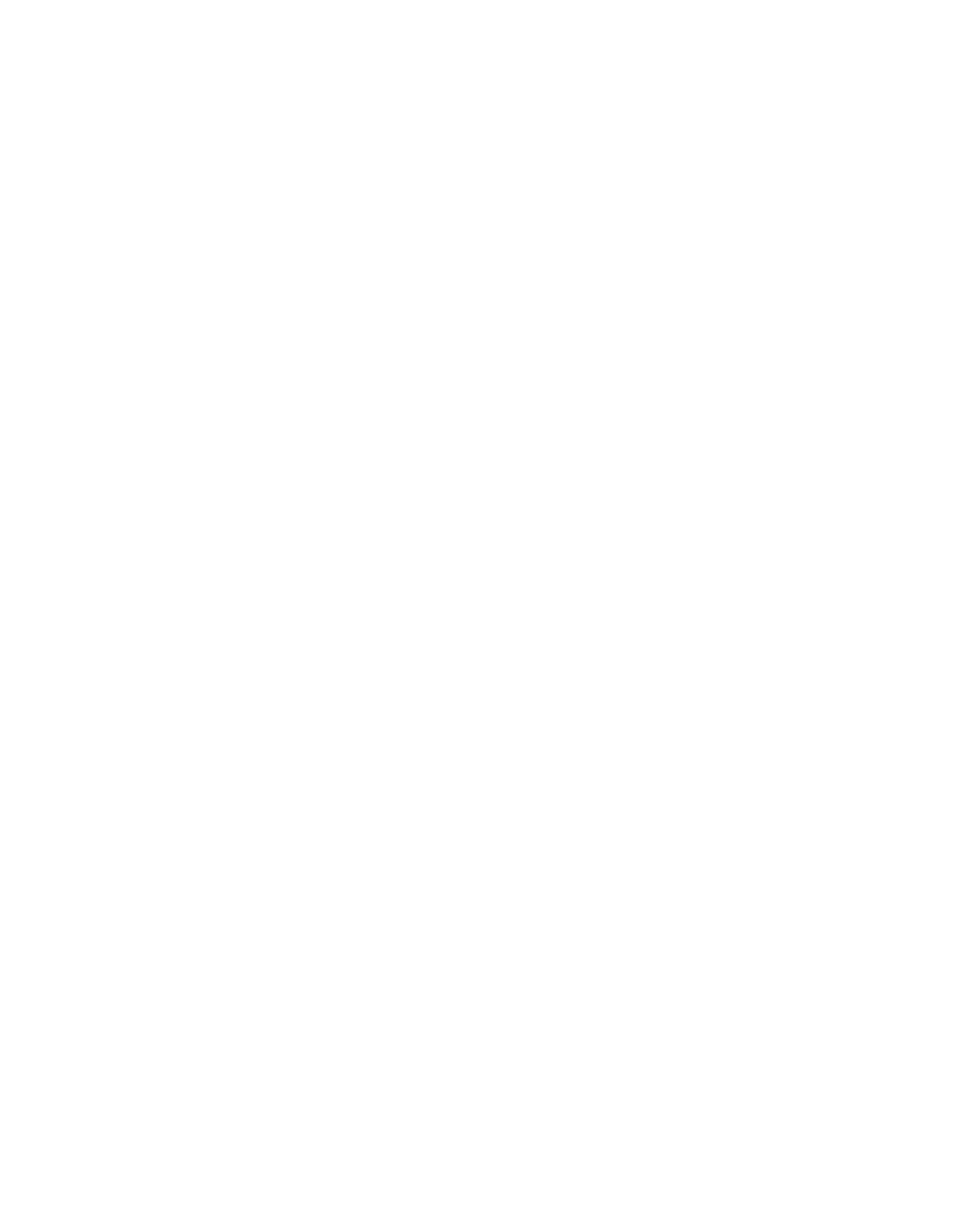|                                                                                                                                                                                                                                                                                                                                                                          | State of New York                                                                                                                                                                                                                   | Gertz Plaza                                  | <b>Docket Number:</b> |  |  |  |  |
|--------------------------------------------------------------------------------------------------------------------------------------------------------------------------------------------------------------------------------------------------------------------------------------------------------------------------------------------------------------------------|-------------------------------------------------------------------------------------------------------------------------------------------------------------------------------------------------------------------------------------|----------------------------------------------|-----------------------|--|--|--|--|
|                                                                                                                                                                                                                                                                                                                                                                          | Division of Housing and Community Renewal<br>Office of Rent Administration                                                                                                                                                          | 92-31 Union Hall Street<br>Jamaica, NY 11433 |                       |  |  |  |  |
|                                                                                                                                                                                                                                                                                                                                                                          | Web Site: www.hcr.ny.gov                                                                                                                                                                                                            |                                              |                       |  |  |  |  |
|                                                                                                                                                                                                                                                                                                                                                                          | <b>Tenant's Complaint of Rent and/or Other Specific Overcharges</b><br>in Rent Controlled Apartments                                                                                                                                |                                              |                       |  |  |  |  |
| Type or print in ink all information requested (write in the box)                                                                                                                                                                                                                                                                                                        |                                                                                                                                                                                                                                     |                                              |                       |  |  |  |  |
| 1. Tenant's Last Name                                                                                                                                                                                                                                                                                                                                                    | <b>First Name</b>                                                                                                                                                                                                                   |                                              | <b>Middle Initial</b> |  |  |  |  |
|                                                                                                                                                                                                                                                                                                                                                                          |                                                                                                                                                                                                                                     |                                              |                       |  |  |  |  |
|                                                                                                                                                                                                                                                                                                                                                                          | 2. Current Mailing Address (Include Street Number and Name)                                                                                                                                                                         | <b>Apartment No.</b>                         |                       |  |  |  |  |
|                                                                                                                                                                                                                                                                                                                                                                          |                                                                                                                                                                                                                                     |                                              | <b>Floor No.</b>      |  |  |  |  |
|                                                                                                                                                                                                                                                                                                                                                                          |                                                                                                                                                                                                                                     |                                              |                       |  |  |  |  |
| <b>3. City</b> (Borough or Town)                                                                                                                                                                                                                                                                                                                                         |                                                                                                                                                                                                                                     | <b>State</b>                                 | <b>Zip Code</b>       |  |  |  |  |
|                                                                                                                                                                                                                                                                                                                                                                          |                                                                                                                                                                                                                                     |                                              |                       |  |  |  |  |
|                                                                                                                                                                                                                                                                                                                                                                          | 4. Subject Building Address and Apartment Number (If different from the above.)                                                                                                                                                     |                                              |                       |  |  |  |  |
|                                                                                                                                                                                                                                                                                                                                                                          |                                                                                                                                                                                                                                     |                                              |                       |  |  |  |  |
|                                                                                                                                                                                                                                                                                                                                                                          |                                                                                                                                                                                                                                     |                                              |                       |  |  |  |  |
| <b>5. Telephone Number</b> (Home)                                                                                                                                                                                                                                                                                                                                        |                                                                                                                                                                                                                                     | (Day time)                                   |                       |  |  |  |  |
|                                                                                                                                                                                                                                                                                                                                                                          | The information requested is necessary to process your complaint. Your complaint may not be accepted if the information is missing.                                                                                                 |                                              |                       |  |  |  |  |
| hotel/SRO tenant<br>prime tenant<br>sub-tenant<br>$\Box$ roommate: (Complete (a) and (b) below)<br>6.<br>I am a: L<br>(a) I have SCRIE or DRIE<br>Yes<br>N <sub>o</sub><br>(b) I have Section 8 Program:<br>U.S. Dept. of Housing & Urban Development<br>None<br>N.Y.C. Housing Authority Housing Choice Voucher<br>N.Y.C. Dept. of Housing and Preservation Development |                                                                                                                                                                                                                                     |                                              |                       |  |  |  |  |
| 7. Mailing Address of Owner/Agent:                                                                                                                                                                                                                                                                                                                                       |                                                                                                                                                                                                                                     |                                              |                       |  |  |  |  |
|                                                                                                                                                                                                                                                                                                                                                                          | Name: <u>example</u> and the contract of the contract of the contract of the contract of the contract of the contract of the contract of the contract of the contract of the contract of the contract of the contract of the contra |                                              |                       |  |  |  |  |
| Number/Street:                                                                                                                                                                                                                                                                                                                                                           |                                                                                                                                                                                                                                     |                                              |                       |  |  |  |  |
| City, State,                                                                                                                                                                                                                                                                                                                                                             |                                                                                                                                                                                                                                     |                                              |                       |  |  |  |  |
|                                                                                                                                                                                                                                                                                                                                                                          |                                                                                                                                                                                                                                     |                                              |                       |  |  |  |  |
|                                                                                                                                                                                                                                                                                                                                                                          |                                                                                                                                                                                                                                     |                                              |                       |  |  |  |  |
| 8. I live in a co-operative or condominium apartment.<br>Yes<br>N <sub>o</sub>                                                                                                                                                                                                                                                                                           |                                                                                                                                                                                                                                     |                                              |                       |  |  |  |  |
| 9. I moved into the subject apartment on $\frac{1}{\sqrt{2}}$ (Complete (a) or (b) below)                                                                                                                                                                                                                                                                                |                                                                                                                                                                                                                                     |                                              |                       |  |  |  |  |
| (a) without a written lease at an initial rent of \$ _______________ per month.                                                                                                                                                                                                                                                                                          |                                                                                                                                                                                                                                     |                                              |                       |  |  |  |  |
|                                                                                                                                                                                                                                                                                                                                                                          |                                                                                                                                                                                                                                     |                                              |                       |  |  |  |  |
| at an initial rent of \$______________ per month.                                                                                                                                                                                                                                                                                                                        |                                                                                                                                                                                                                                     |                                              |                       |  |  |  |  |
|                                                                                                                                                                                                                                                                                                                                                                          |                                                                                                                                                                                                                                     |                                              |                       |  |  |  |  |
| RA-89C (12/19)                                                                                                                                                                                                                                                                                                                                                           |                                                                                                                                                                                                                                     |                                              |                       |  |  |  |  |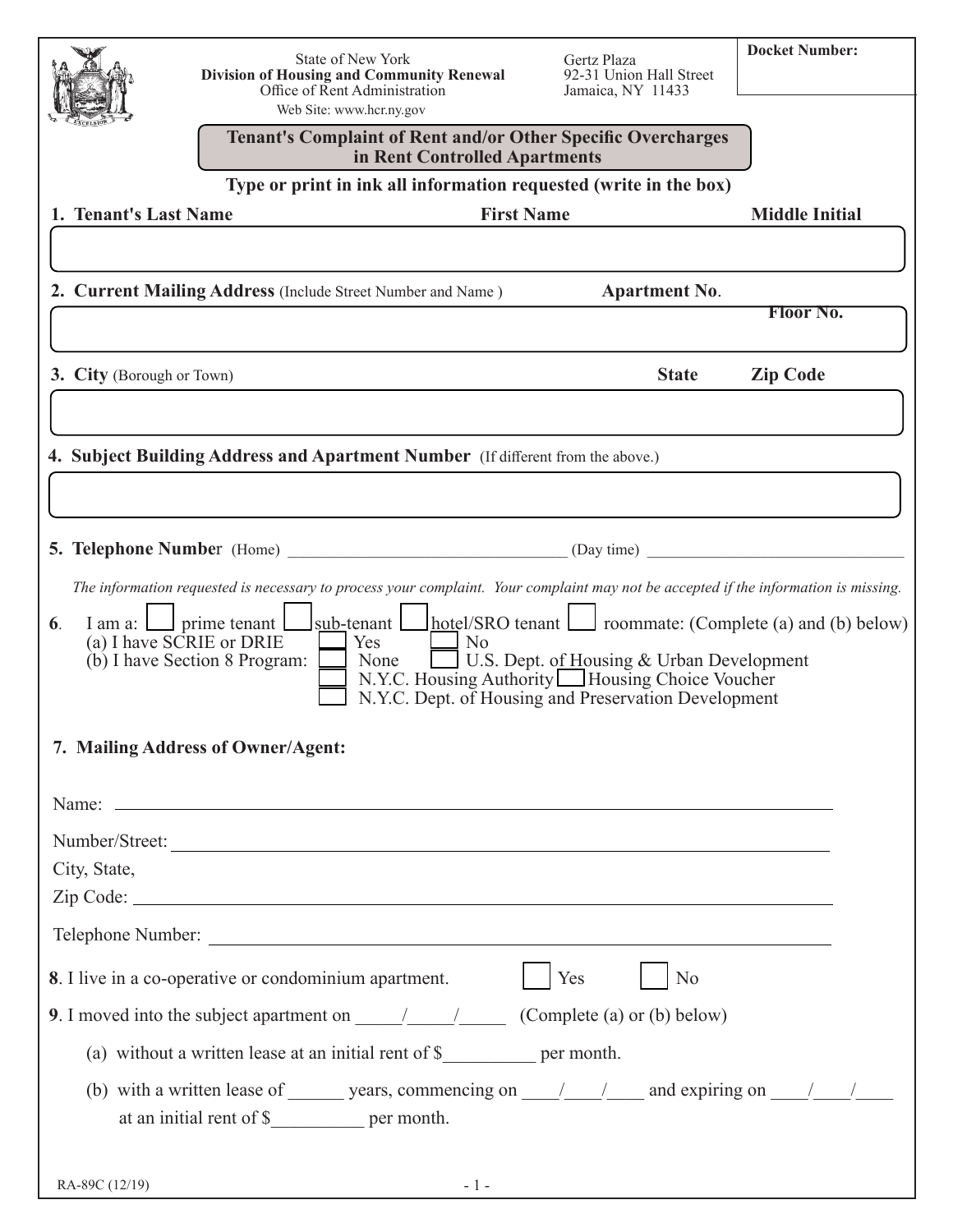|                                                        | 10. My current rent is \$_________________ per month.                                                   |                |                                                 |                                       |  |  |  |
|--------------------------------------------------------|---------------------------------------------------------------------------------------------------------|----------------|-------------------------------------------------|---------------------------------------|--|--|--|
|                                                        | 11. Electricity $\begin{vmatrix} is \end{vmatrix}$ is not included in my rent.                          |                |                                                 |                                       |  |  |  |
|                                                        | 12. Please indicate the number of windows in your apartment: ___________________                        |                |                                                 |                                       |  |  |  |
|                                                        | 13. Please indicate the number of rooms in your apartment:                                              |                |                                                 |                                       |  |  |  |
| 14. Individual Apartment Improvement Rent Increase(s): |                                                                                                         |                |                                                 |                                       |  |  |  |
| No                                                     | Item(s)                                                                                                 | Amount Charged | Did you sign a written<br>consent?<br>Yes or No | <b>Owner Started</b><br>Collection On |  |  |  |
| 1                                                      |                                                                                                         |                |                                                 |                                       |  |  |  |
| $\overline{2}$                                         |                                                                                                         |                |                                                 |                                       |  |  |  |
| $\overline{3}$                                         |                                                                                                         |                |                                                 |                                       |  |  |  |
| $\overline{4}$                                         |                                                                                                         |                |                                                 |                                       |  |  |  |
|                                                        | 15. I am complaining about Rent Overcharges arising from the following item(s): (Check all that apply)  |                |                                                 |                                       |  |  |  |
|                                                        | Major Capital Improvement (MCI) Increase(s)<br>Illegal Fees & Surcharges                                |                |                                                 |                                       |  |  |  |
|                                                        | <b>Individual Apartment Improvements</b><br>Rent Reduction Order(s)                                     |                |                                                 |                                       |  |  |  |
|                                                        | Failure to serve latest RN-26<br>Succession<br>Improper calculation of latest Maximum Base Rent (MBR)   |                |                                                 |                                       |  |  |  |
|                                                        | Others:                                                                                                 |                |                                                 |                                       |  |  |  |
|                                                        |                                                                                                         |                |                                                 |                                       |  |  |  |
|                                                        | 16. Additional Information: (what are the rental events which you believe caused the alleged overcharge |                |                                                 |                                       |  |  |  |

**within the last four years? Please list below and submit proof to support your claims).**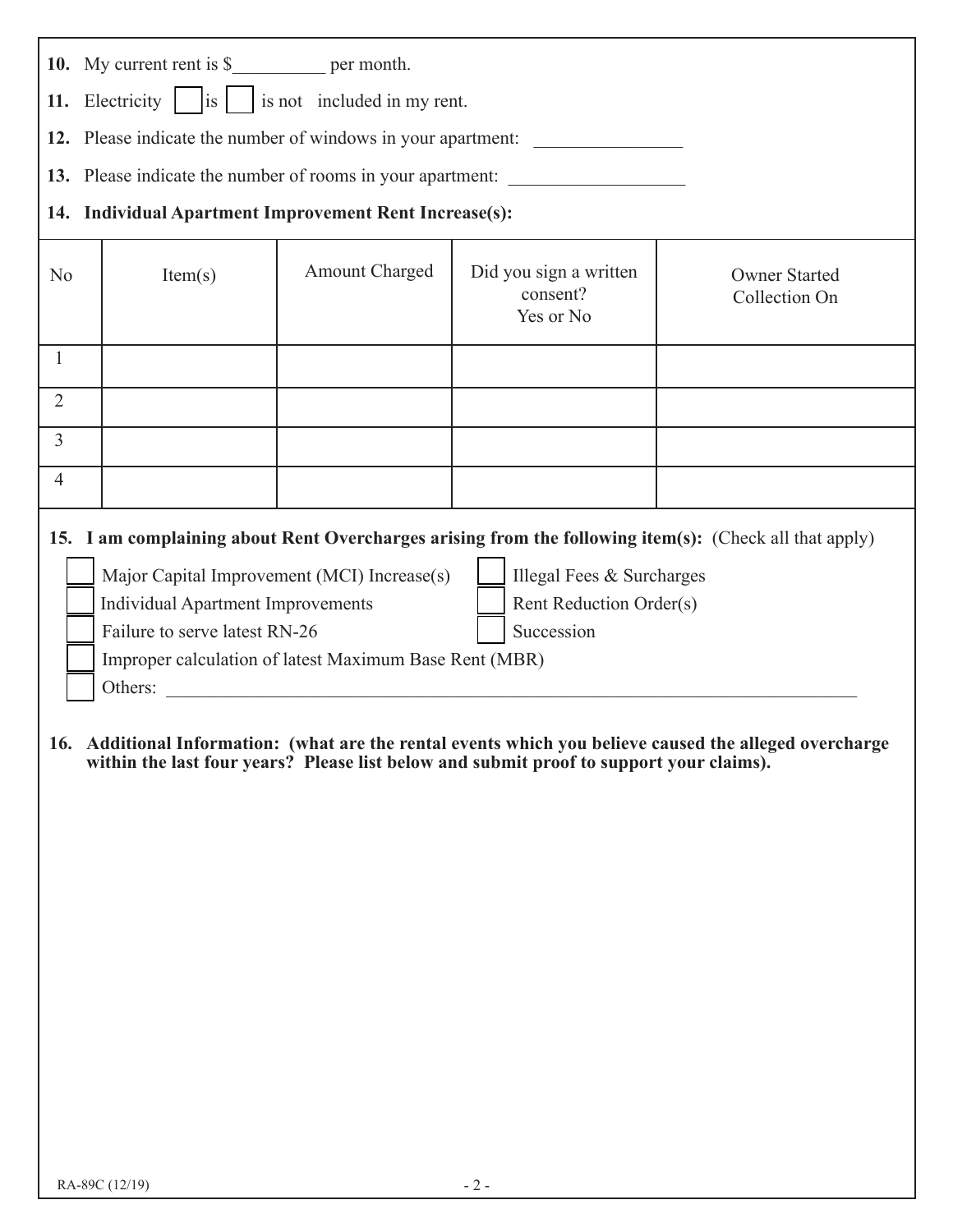|     | 17. Has the complaint in this application been raised in Court?<br>No<br>Yes<br>it is pending, Index No.<br>If yes:                                                                          |  |  |  |  |
|-----|----------------------------------------------------------------------------------------------------------------------------------------------------------------------------------------------|--|--|--|--|
|     | a decision has been made, (ATTACH A COPY OF THE DECISION).<br><b>or</b>                                                                                                                      |  |  |  |  |
| 18. | Carefully review the list below and indicate which documents you are attaching for review to substantiate your<br>calculations.                                                              |  |  |  |  |
|     | <b>EVIDENCE ATTACHED:</b>                                                                                                                                                                    |  |  |  |  |
|     | Court Order (see Item 16)                                                                                                                                                                    |  |  |  |  |
|     | Leases (see Item 17)                                                                                                                                                                         |  |  |  |  |
|     | Rent Receipts (see Item 18)                                                                                                                                                                  |  |  |  |  |
|     | Cancelled Checks, front & back (see Item 18)                                                                                                                                                 |  |  |  |  |
|     | Money Order Receipts, Rent Receipts (see Item 18)                                                                                                                                            |  |  |  |  |
| 19. | (Optional) Additional Comments or Other Rent Increases Not Listed Above:<br>(Attach additional sheets if necessary for this information. Specific dates and documentation must be provided.) |  |  |  |  |
|     |                                                                                                                                                                                              |  |  |  |  |
|     |                                                                                                                                                                                              |  |  |  |  |
|     |                                                                                                                                                                                              |  |  |  |  |
|     |                                                                                                                                                                                              |  |  |  |  |
|     |                                                                                                                                                                                              |  |  |  |  |
|     |                                                                                                                                                                                              |  |  |  |  |
|     |                                                                                                                                                                                              |  |  |  |  |
|     |                                                                                                                                                                                              |  |  |  |  |
|     |                                                                                                                                                                                              |  |  |  |  |
|     |                                                                                                                                                                                              |  |  |  |  |
|     |                                                                                                                                                                                              |  |  |  |  |
|     |                                                                                                                                                                                              |  |  |  |  |
|     |                                                                                                                                                                                              |  |  |  |  |
|     |                                                                                                                                                                                              |  |  |  |  |